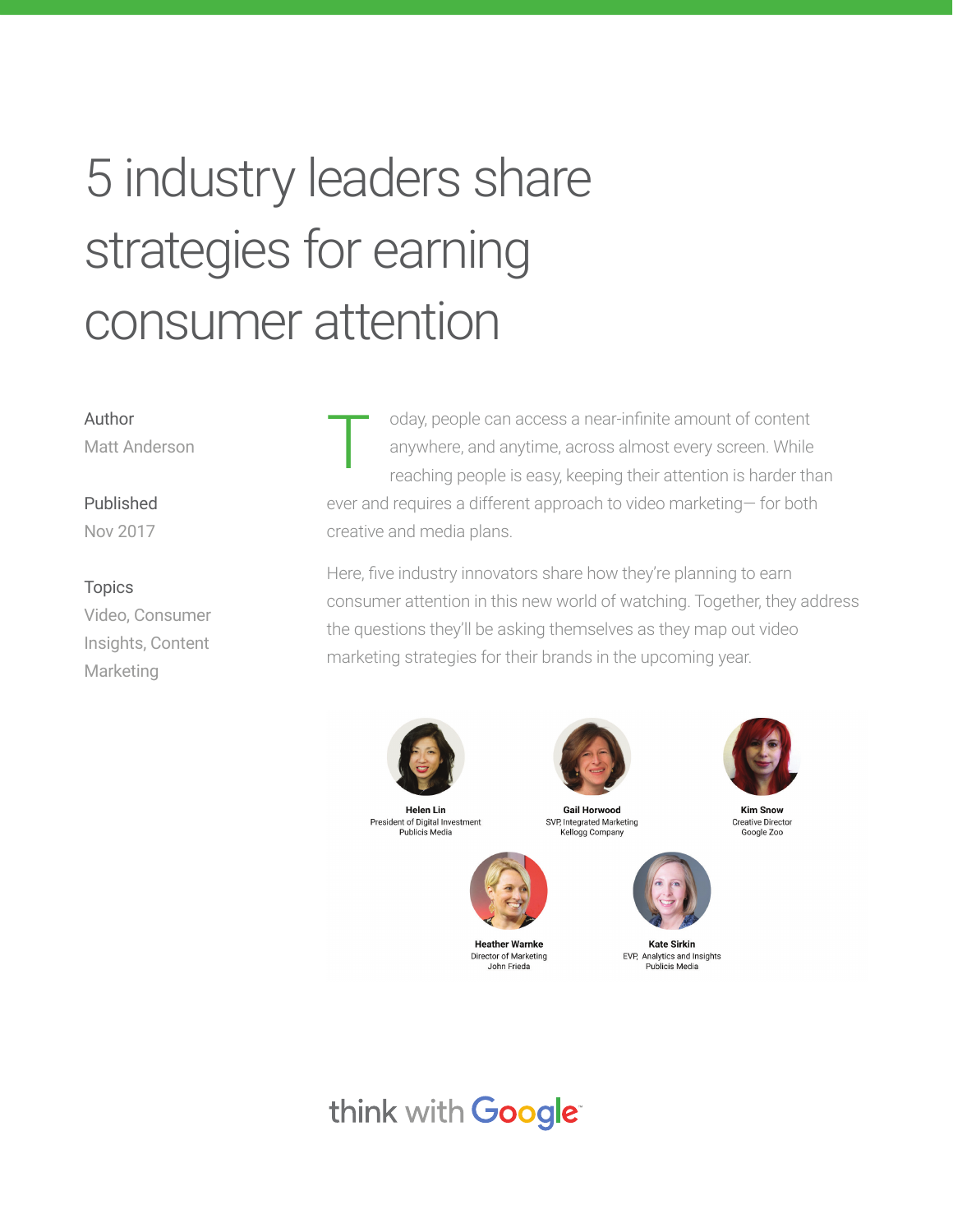## The Agency Investment Executive

#### "Digital can no longer be a one-size-fits-all, repurposed afterthought.

Nowhere do consumers expect relevancy more than in digital. The brands that are winning are thinking about all the iterations of creative they need to deliver personal and relevant messages."

–Helen Lin, President of Digital Investment, Publicis Media

### The Brand Leader

"To grab users' attention, you really have to tailor your creative to each platform. You can't be focused on one piece of creative for one platform, and not think about how to make it most effective across the ecosystem. One way we do that is by giving our creatives access to real-time data to optimize performance in flight—not after."

–Gail Horwood, SVP Integrated Marketing, Kellogg Company

## The Creative Director

"When it comes to capturing and holding attention, there isn't one ad format to rule them all. On YouTube, for example, it's not just that a bumper ad allows for different storytelling than a skippable unit or a forced 15-second ad, but that one story can be told across ad units through sequencing and targeting. This approach allows each ad format to work to its abilities without having to cram the whole world into one place."

– Kim Snow, Creative Director, Google